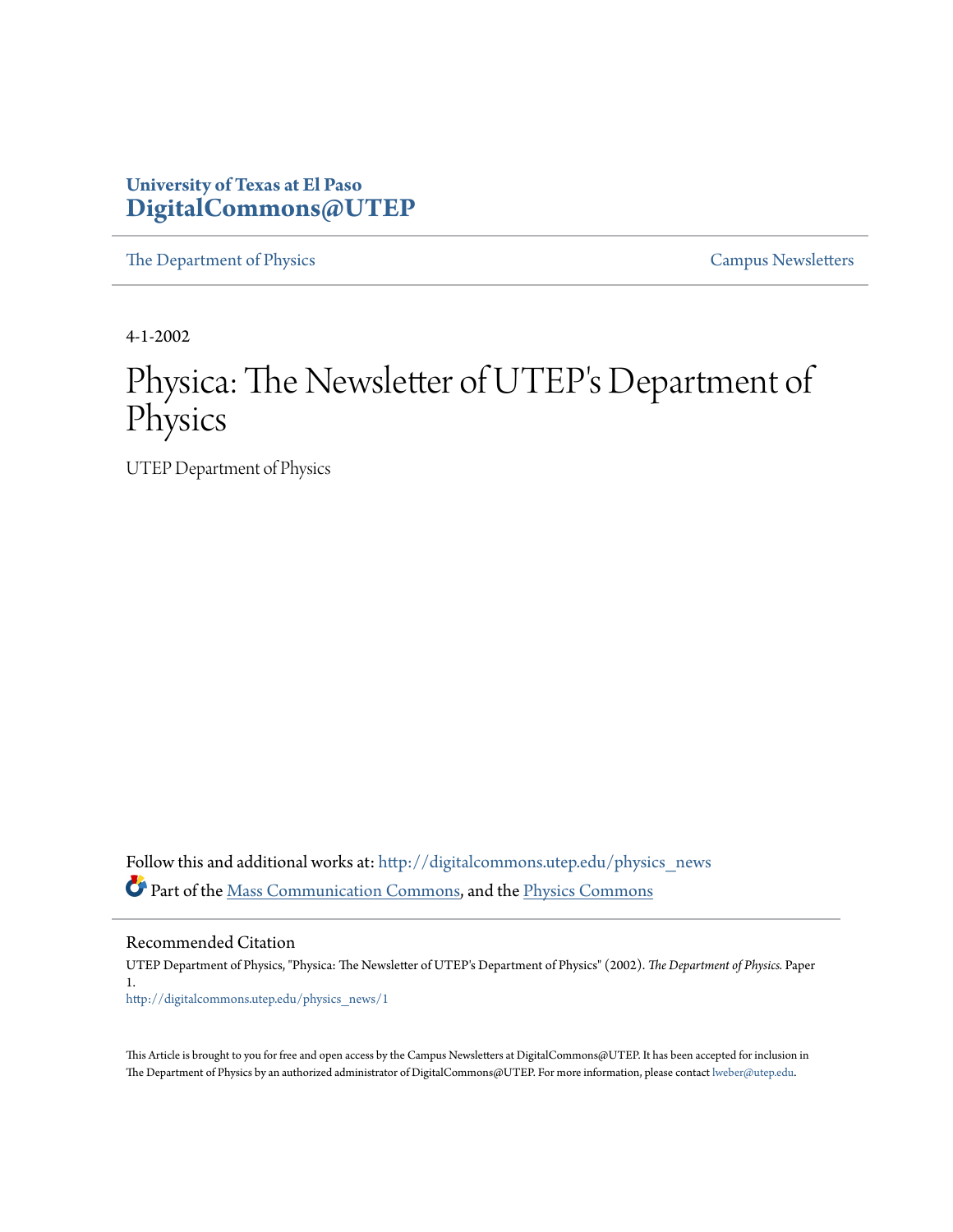

## **The Newsletter of UTEP's Department of Physics**

# Adios Sharp . . . by C. H. Cooper Volume I January 2002

It is with great sorrow that we kick off this first issue of **Physica**, the newsletter of the Physics Department. Last November, our friend, colleague, and professor to some of us, C. Sharp Cook, lost his final battle with cancer.

**S**harp joined the UTEP faculty in 1970 as Chairman of the Physics Department. Dr. Cook came to UTEP soon after being the Head of the Physics Division of the Naval Radiological Defense Lab. He received his Ph.D. in Nuclear Physics from Indiana University in 1948. A successful career followed with a long list of accomplishments. To name a few:

- Project Officer for Operation Teapot, Nevada Test Site. He investigated effects of fallout radiation.
- Fullbright Research Scholar at Aarhus University in Denmark. He worked on gamma and beta-ray spectroscopy and supervised a graduate student in research.



 • With the U.S. Naval Radiological Defense Lab he was Head of the High Temperature Physics and Solid State Physics Branch; Head of the Nucleonics Division; Physics Consultant to the Director.

**W**hile at UTEP, he participated in:

- The University Biohazards Committee. The El Paso Solar Energy Task Group.
- The University Coordination Committee for the Texas Energy Council.
- The El Paso Radiation Center Foundation.
- Established the "C. Sharp Cook Physics Professorship Fund" to allow a senior faculty member time to pursue creative activities, such as research.
- Established the "C. Sharp Cook Graduate Scholarship Fund" to support a worthy and deserving graduate students in the Physics Department. Contributed to more than a dozen university funds.

Dr. Cook was a member of many prestigious professional and honor societies including the coveted Fellow of the American Physical Society.

**W**e will miss our friend and we thank him for all the outstanding contributions to our university and our community. He is survived by his son, Wayne; his daughter, Sherma; and his wife, Marian.

# **Departmental News**

#### **Many changes have taken place in recent times. Here is a synopsis:**

- **Niescja Turner** has joined the Department in the Spring Semester. **Welcome!**
- **Jorge López** is the new Chair of the Department. **Oops!**
- **Clarence Cooper** is the new Assistant Chair of the Department. **¡ Menos mal !**
- **Rosa Fitzgerald** and **Verne Smith** are now tenured Associate Professors. **Congrats!**
- **M.S. enrollment** grew to 17 students in the Spring 2002. **Very Good!**
- The new departmental **web page** is **http://www.utep.edu/physics. Check it!**
- **Ramon Lopez** was awarded the Sun-Earth Connections NASA grant. **Excellent!**
- In 2001 **Arlene Larabee, Dwight Russell** and **Paul Wang** left us. **Good Luck!**